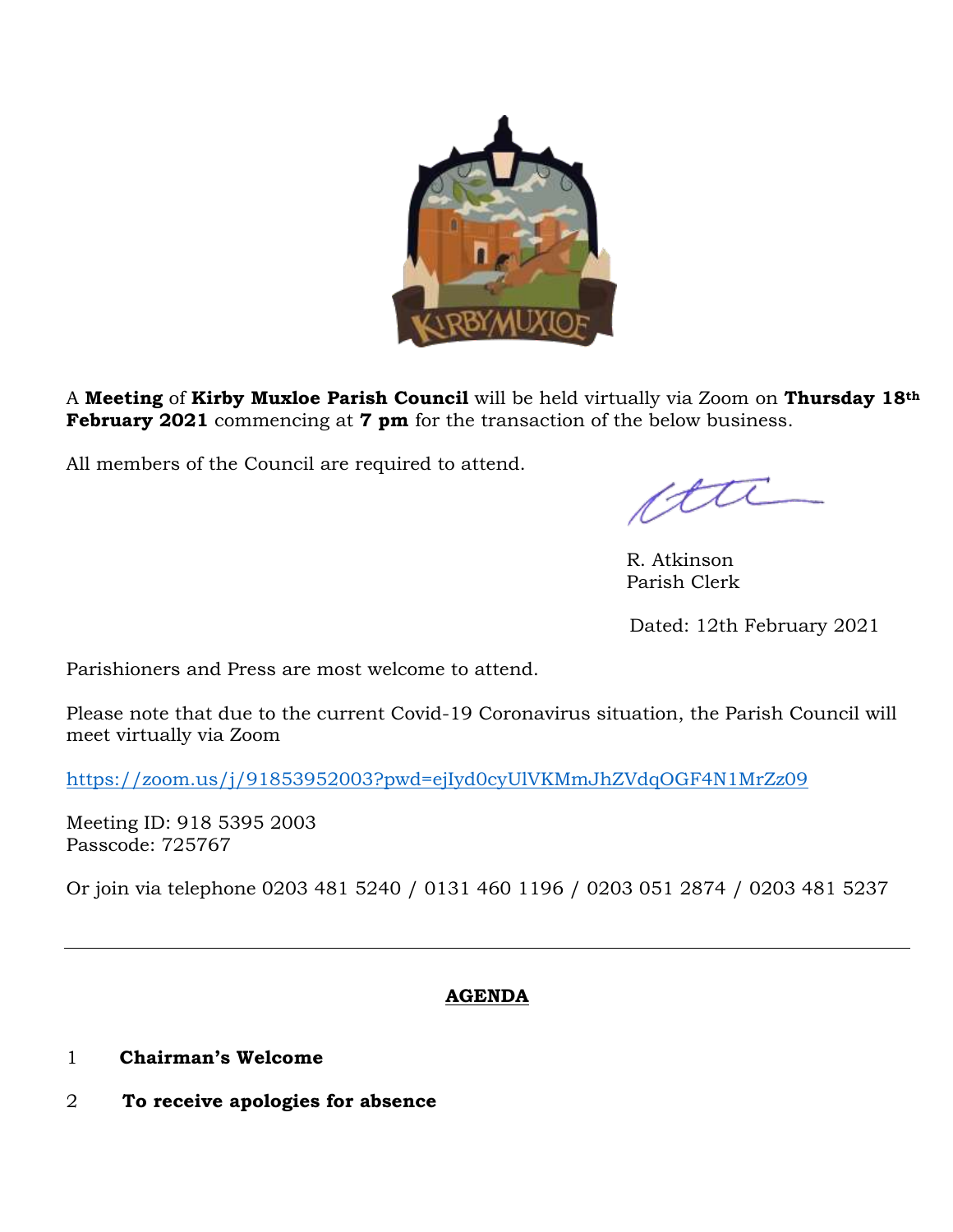- 3 **To receive any declarations of pecuniary and non-pecuniary interests to any matter pertaining to the agenda and to consider dispensations**
- 4 **To confirm the minutes of the meeting held on 14th January 2021 are a true and accurate record**
- 5 **To receive a Report from the Police Beat Officer** (15 minutes are set aside)
- 6 **To receive a Report from Leicestershire County Council** (15 minutes are set aside)
- 7 **To receive a Report from Blaby District Council** (15 minutes are set aside)

# 8 **Public Participation**

(15 minutes are set aside for members of the public to raise issues and ask questions)

# 9 **To consider an application for co-option to Kirby Muxloe Parish Council**

### 10 **Clerks Report**

- i. To verify all payments made since the previous meeting
- ii. To verify and authorise the Payments Schedule
- iii. To verify Bank Reconciliations
- iv. To verify Income and Expenditure to date

### 11 **To receive a Report from the 10 Big Ideas Working Party and to consider their recommendation for the selected idea**

# 12 **To provide an update on**

- i. The Byways, 11 Court Close, Kirby Muxloe
- ii. The Lubbesthorpe development
- iii. The Local Plan
- iv. Barry Drive 'Rat Run'

#### 13 **To discuss and consider quotations for**

- i. Servicing and maintenance of the Closed Circuit Television System (CCTV)
- ii. Restoration of the war memorial and gate piers
- iii. Annual tennis court maintenance
- iv. Installation of future benches
- v. Summer planters around the village
- vi. A mobile phone for office use